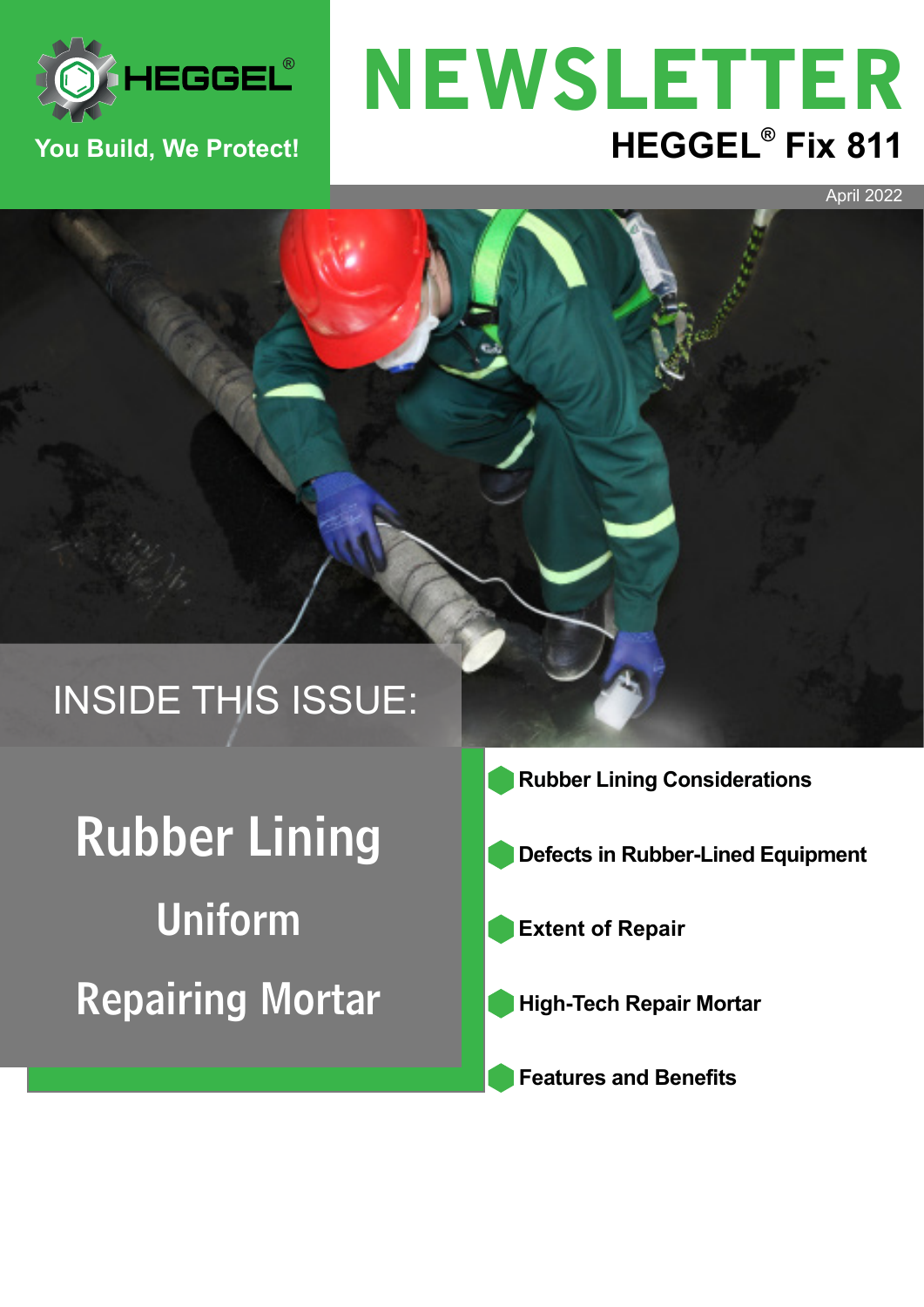#### **Rubber Lining**



Rubber has long been used as corrosion mitigating lining for metallic surfaces with a broad range of compositions to meet technical requirements for durable resistance to chemicals, abrasive mediums, impact and elevated temperatures.

Available in natural and various synthetic grades, prefabricated rubber sheets have been used as a flexible lining material, very well accommodating expansion and contraction, holding up over time to protect industrial assets against ever changing service conditions.

With excellent chemical and mechanical resistance, there are a variety of different blends and configurations of rubber, successfully utilized as lining material for corrosion protection in severe chemicals and abrasive environments in storage tanks, pipelines, scrubbers, valves, pressure vessels, pumps, FGD units, condensers, etc. throughout oil and gas industry, petrochemical, refineries, metal processing, power generation sectors, drinking water facilities, food and pharmaceutical industries, etc.

Rubber linings are also vastly applied as protective membranes where thermal and abrasion processes require extra protection.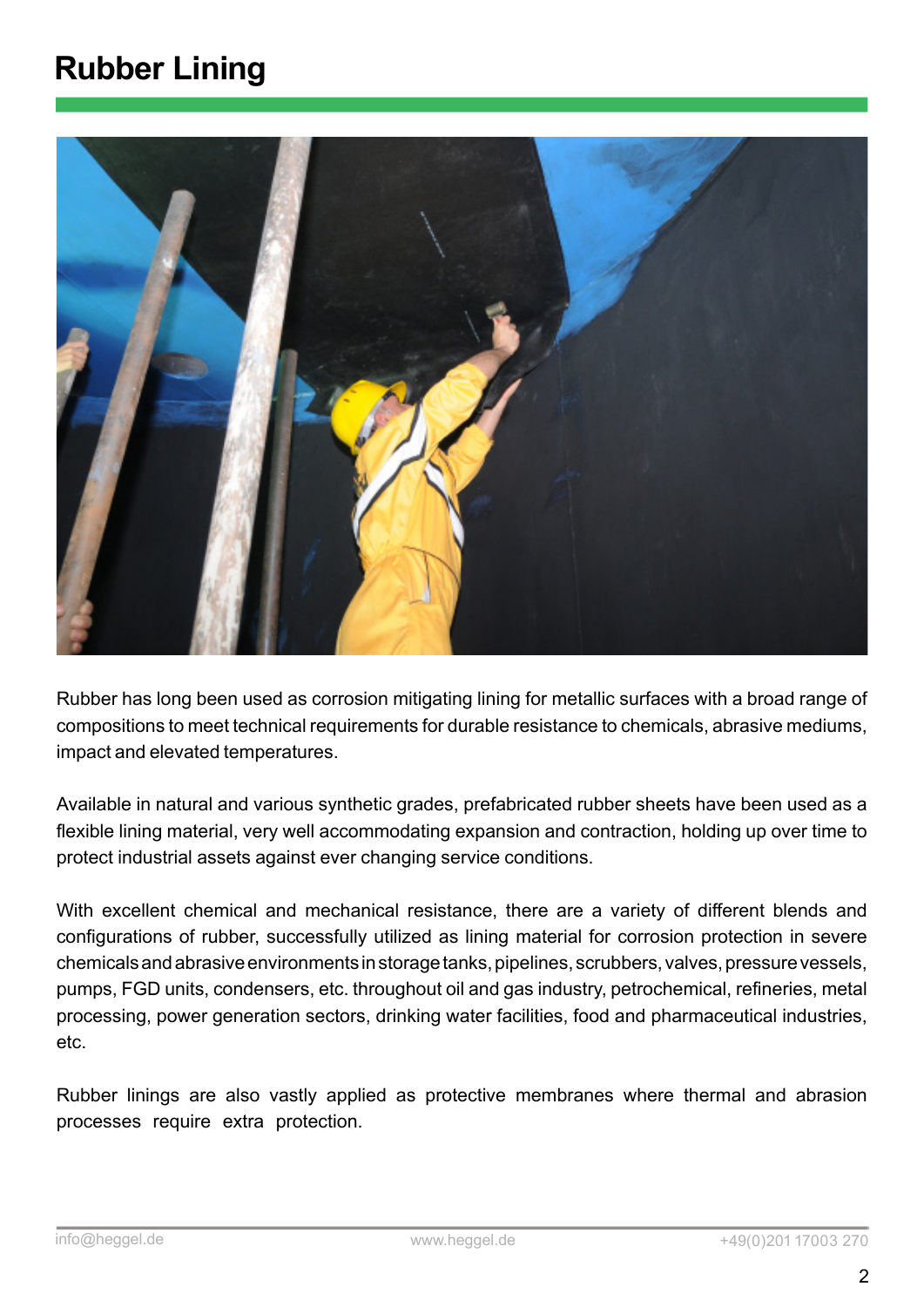#### **Critical Considerations in Rubber-Lined Equipment**

Rubber formed as sheets and membranes is practically the barrier between corrosive media and substrates to provide a protective guard against destructive attacks of chemicals and abrasive conditions to efficiently extend equipment longevity.

However, in rubber lining there are aspects needing consideration to prevent failure in corrosion protection, and some are as follows:

- Rapid degradation in extreme conditions
- Brittleness at sub-zero temperatures
- Aging

 Loose sections and deep damages caused by improper material selection, installation process, incidents and deep-rooted corrosion

 $\checkmark$  Inadequate resistance to heat, light (UV exposure), ozone, concentrated acids, halogenated solvents, oil, gasoline, aromatic and aliphatic hydrocarbons, etc.

- $\checkmark$  Sensitivity to certain substrates
- Prevalent cracks in rubber-lined tanks being left empty for an extended period
- Limitations in adhesion and reliable bonding
- Long curing time at high temperatures
- Lining challenges for the newly attached equipment

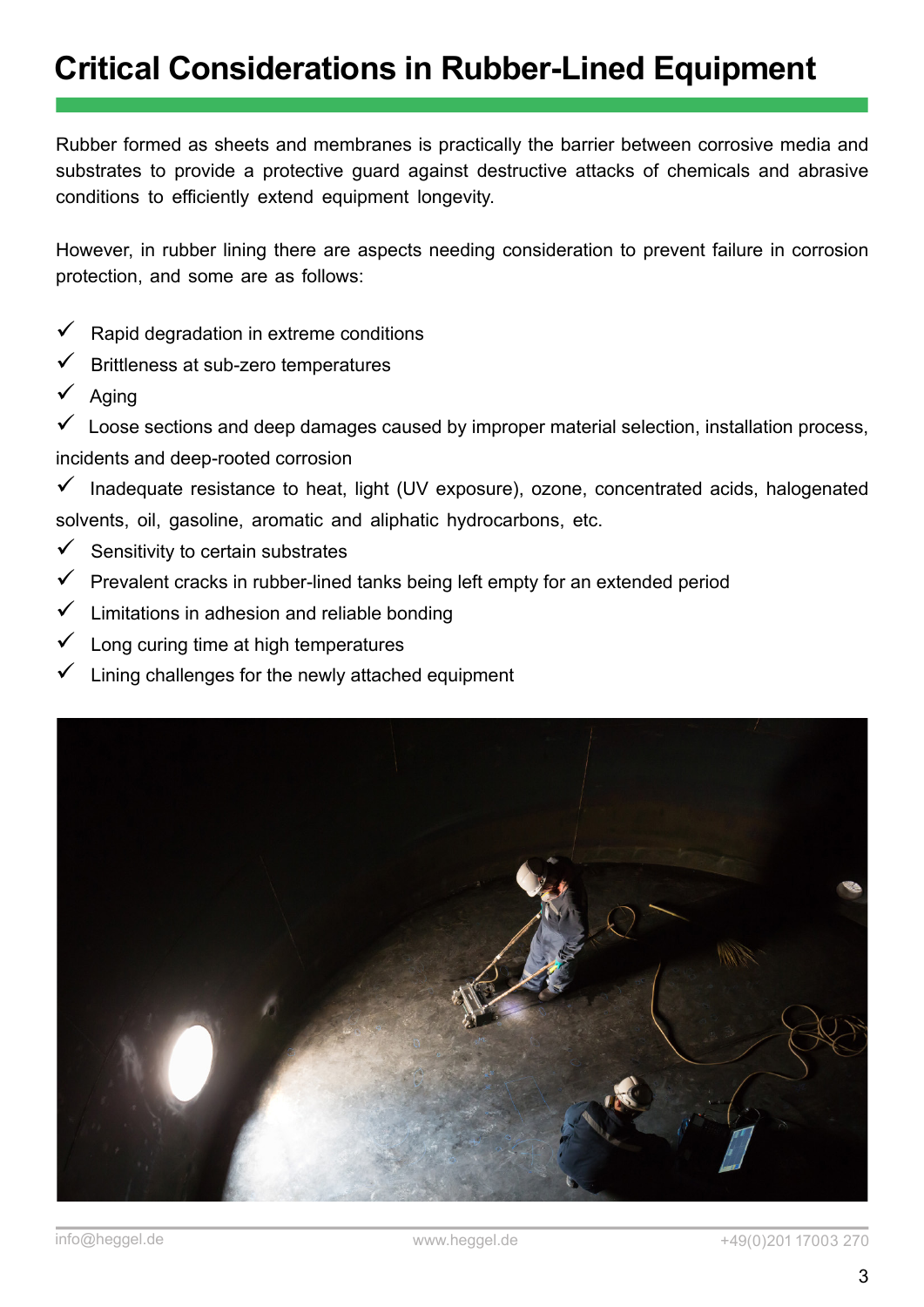#### **Rubber Lining Defects**



Even in the best run and optimized industrial procedures, detriments to rubber-lined equipment are inevitable. Therefore, proper repair practices must be performed. The repair process is mainly defined by the rubber type of the original lining, the extent of damages and accessibility. When a major repair is required, a rubber treatment is done by covering the damaged area with the same type of lining used for the original installation and giving a full cure. For extreme occasions, repair would be to completely remove the worn-out rubber and replace it with a new rubber sheet.

Due to concerns related to long downtimes, huge expenses, safety issues and other inconveniences, it is not always possible to execute rubber replacements or recuring processes. In these cases, alternative methods justified by cost and time, must be chosen to maximize the lining's longevity and avoid costly shutdowns.

Disregarding critical considerations in the long run may result in the failure of rubberlined infrastructures. Even the best rubber linings could be damaged to some extent. Having been used for decades as a traditional corrosion protection method, the rubber lining of industrial assets has now encountered aging defects due to the long service life after being first installed. Moreover, problems with rubber-lined equipment may range from small blistering on the surface to large zones of delamination, dislocation, seam lift on corners / edges and eventual separation from the metal substrates. Damages caused by inadvertence in operational/mechanical processes as well as deep or surface effects of corrosion and erosion are among other defects. The situation is even more exacerbated through dynamic environments when the separated rubber from blistered or loose parts becomes abraded and causes major difficulties with industrial operations. Inspections should be regularly carried out to schedule maintenance operations in order to hinder the destructive consequences of corrosion.

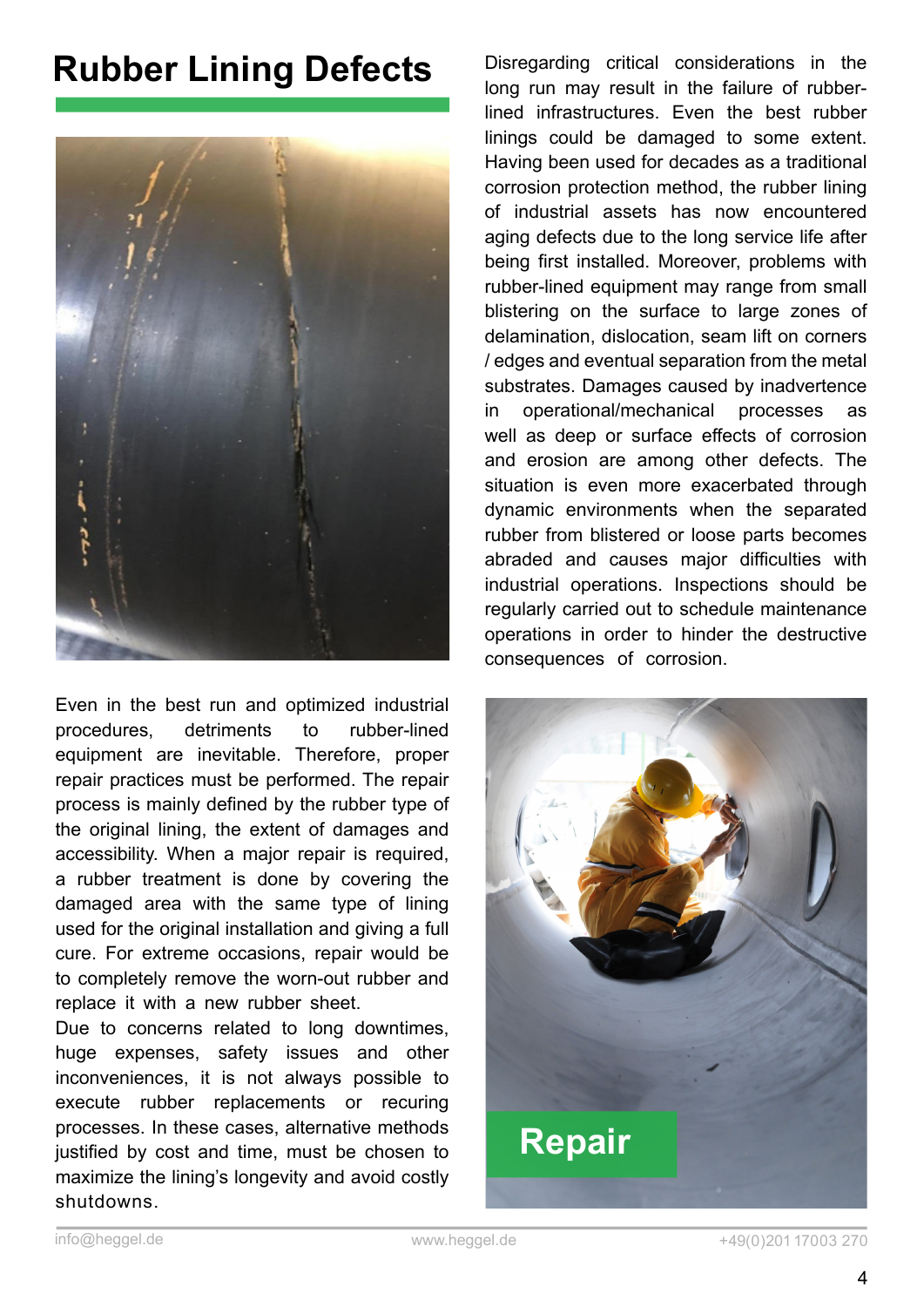### **High-Tech Mortars**

Conventional repairs of rubber linings typically involve time consuming chemical curing processes, the application of inconvenient flammable adhesives and tough installation procedures leading to long down time and extra costs.

Innovatively developed repair mortars are a reliable alternative solution to other complicated methods in rubber lining maintenance services with well-founded results.

Depending on chemical loads, mechanical requirements and operation temperature, advanced repair mortars serve as a long-lasting solution for effective corrosion protection.

Considering the original type of the rubber compound and the extent of the required repair, various grades of high-tech putties in different thicknesses are suitable options to provide durable and quick protection to the damaged parts of rubber lining while maintaining the structural integrity of the equipment.

Here, offering exceptional all-round performance, **HEGGEL Fix 811** is a state-of-the-art repairing mortar that efficiently guarantees the added values to critical industrial assets, offering clear benefits.

#### **Advantages**

- $\checkmark$  Quick on-site local repairs
- Safe and easy maintenance
- Long-term chemical, corrosion, erosion resistance
- $\checkmark$  Excellent mechanical properties and impermeability
- $\checkmark$  Suitable for major and minor refurbishments
- $\checkmark$  Easy application even in narrow and hard to access areas
- $\checkmark$  Applicable for internal and external applications
- $\checkmark$  Simple curing process at ambient temperatures
- Time saving
- Cost effective

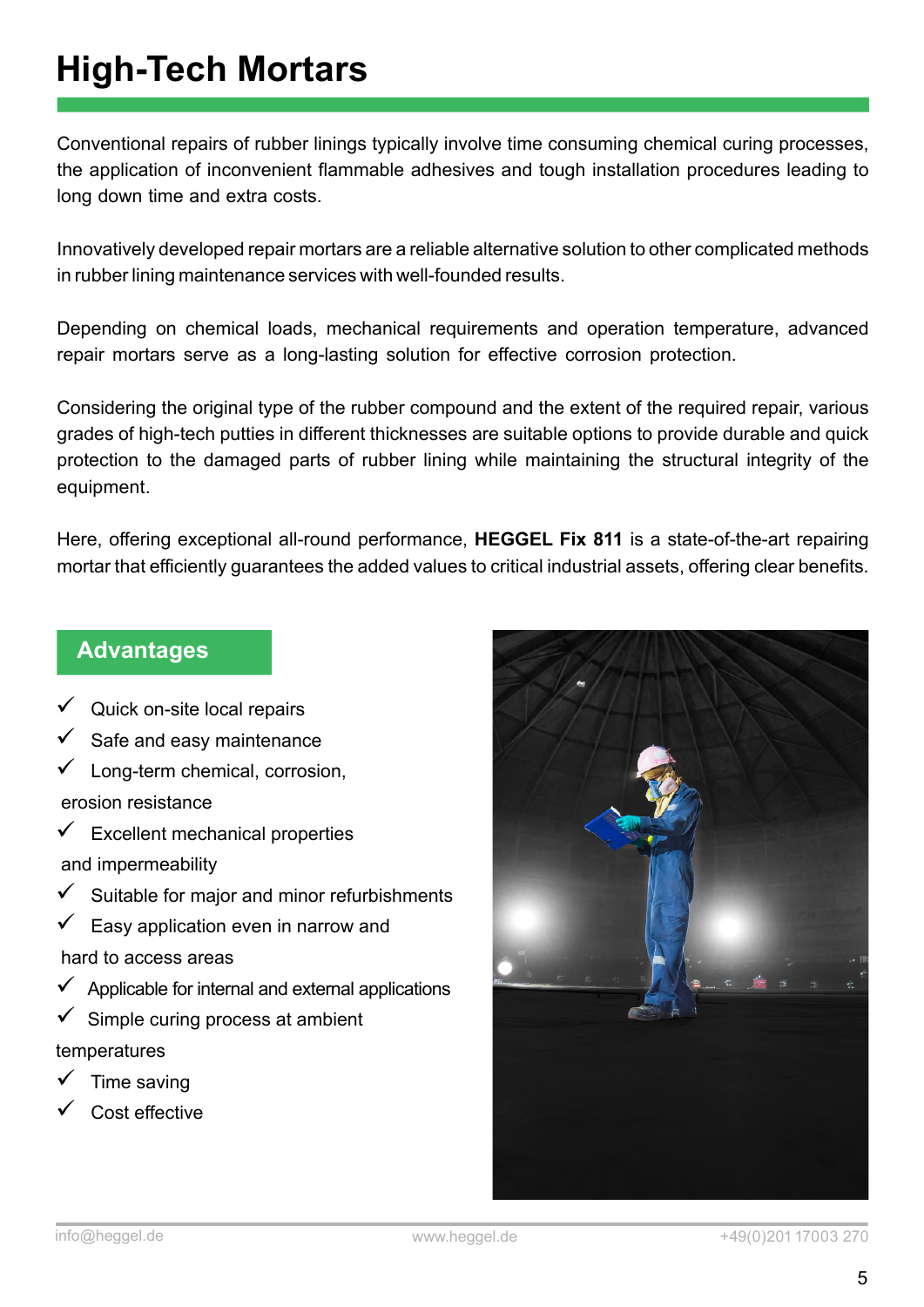## **HEGGEL ® Fix 811**

**HEGGEL Fix 811** is an advanced repairing mortar derived from a novel technology that combines, on a molecular level, both organic and inorganic molecules to provide a thermally stable, highly crosslinked structure.

Compared to other repairing products, **HEGGEL Fix 811** offers a superior broad range of chemical resistance from sub-ambient to elevated temperatures in excess of 225°C, after being fully cured at ambient temperatures.

of soft/ hard rubber compounds used in the lining of vessels, tanks, etc., and to fill in surface defects<br>- f the species should asset all and a **HEGGEL Fix 811** is characterized by high abrasion resistance and a particularly smooth surface, improving fluid flow and sludge accumulation. The putty is also well designed to repair a broad range of the previously coated areas.

The simple curing process of **HEGGEL Fix 811** at ambient temperature is among this product other advantages compared to the complex, time consuming procedures of conventional repair using rubber sheets implemented at high temperatures.

With versatile properties innovated by modern polymer technology, **HEGGEL Fix 811** is compatible with different rubber compounds and well accommodating to various substrates for an outstanding adhesion strength.

When resistance to permeation is crucial to be taken into consideration, **HEGGEL Fix 811** reliably withstands a variety of high-concentration acids and is the optimum choice for aggressive and abrasive environments.

**HEGGEL Fix 811** chemical and mechanical attributes best meet technical requirements for corrosion and abrasion resistance to ensure safety and loss prevention. Easy application along with other enhanced characteristics, make **HEGGEL Fix 811** an excellent repair solution to have a longer service life and increased durability in maintenance operations.